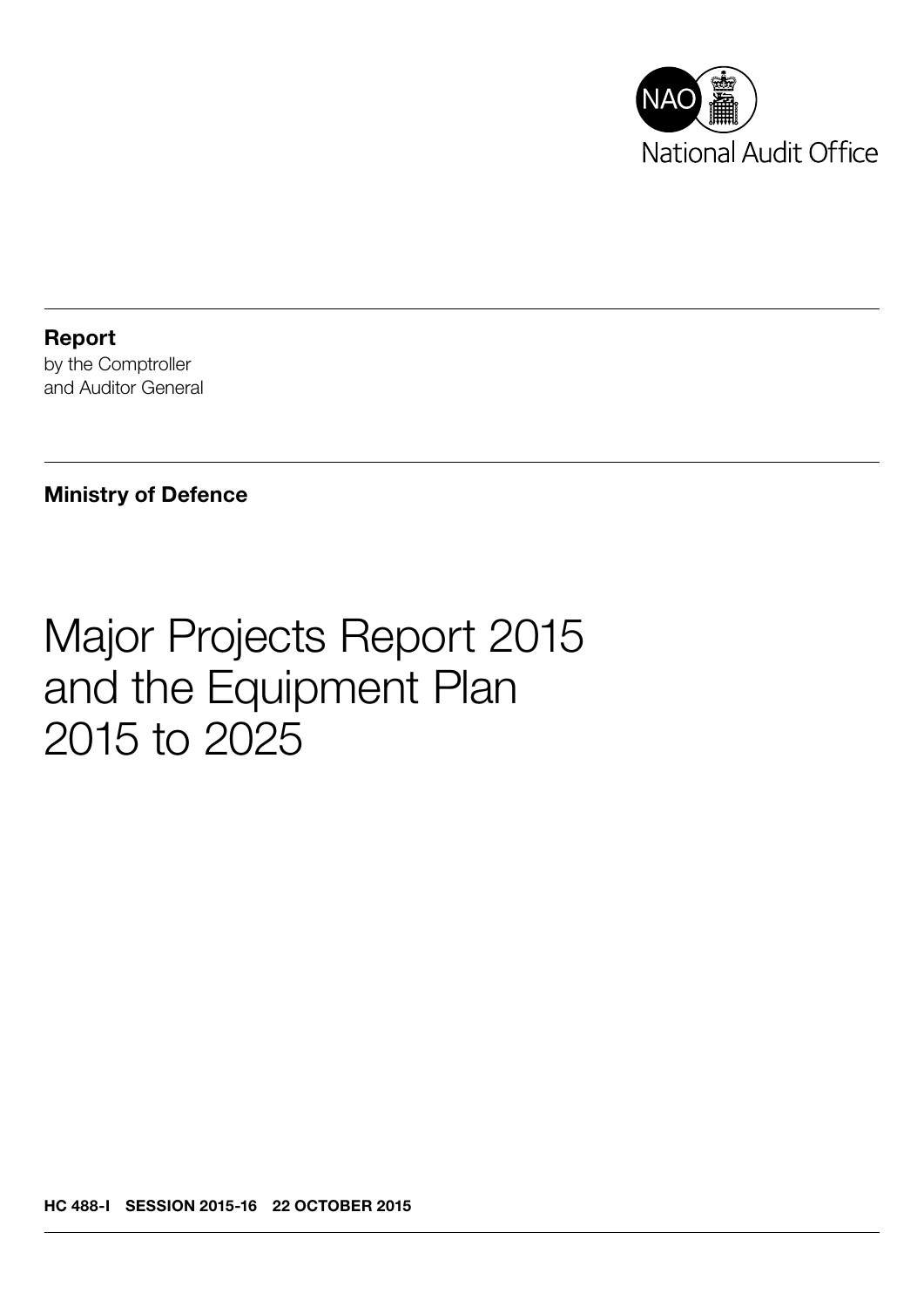### Key facts

## £69bn

cost of the Ministry of Defence's 10-year Equipment Procurement Plan

cost of the Department's 10-year Equipment Support Plan

£84bn

# £3.5bn

amount by which the 10-year Equipment Plan is higher than last year (procurement and support)

| £247 million  | the decrease in the forecast cost of the approved projects within our<br>review of major projects - a 0.4% decrease in current forecast costs                                             |
|---------------|-------------------------------------------------------------------------------------------------------------------------------------------------------------------------------------------|
| £4.3 billion  | Department's contingency budget to mitigate potential increases<br>in the cost of the 10-year Equipment Plan                                                                              |
| £5 billion    | the extent to which project teams may be underestimating the<br>financial risks within project budgets, according to the Department's<br>independent Cost Assurance and Analysis Service  |
| 60 months     | in-year time slippage of these projects, 52 months of which were<br>attributable to one project to accommodate a new requirement -<br>the net variance across other projects was 8 months |
| 12 projects   | number of procurement projects in our sample of 17 that display<br>good practice in forecasting cost                                                                                      |
| £14.9 billion | amount the Department is planning to spend on equipment<br>procurement and support in 2015-16, representing 46% of its<br>core budget                                                     |
| 0.3%          | underspend against the original equipment budget in 2014-15,<br>representing a better matching of expenditure to budget than<br>previous years                                            |
| 5%            | underspend against the final total programme of work for 2014-15,<br>also an improvement on last year                                                                                     |
| 99%           | expected delivery of Key User Requirements of the approved<br>projects within our review of major projects                                                                                |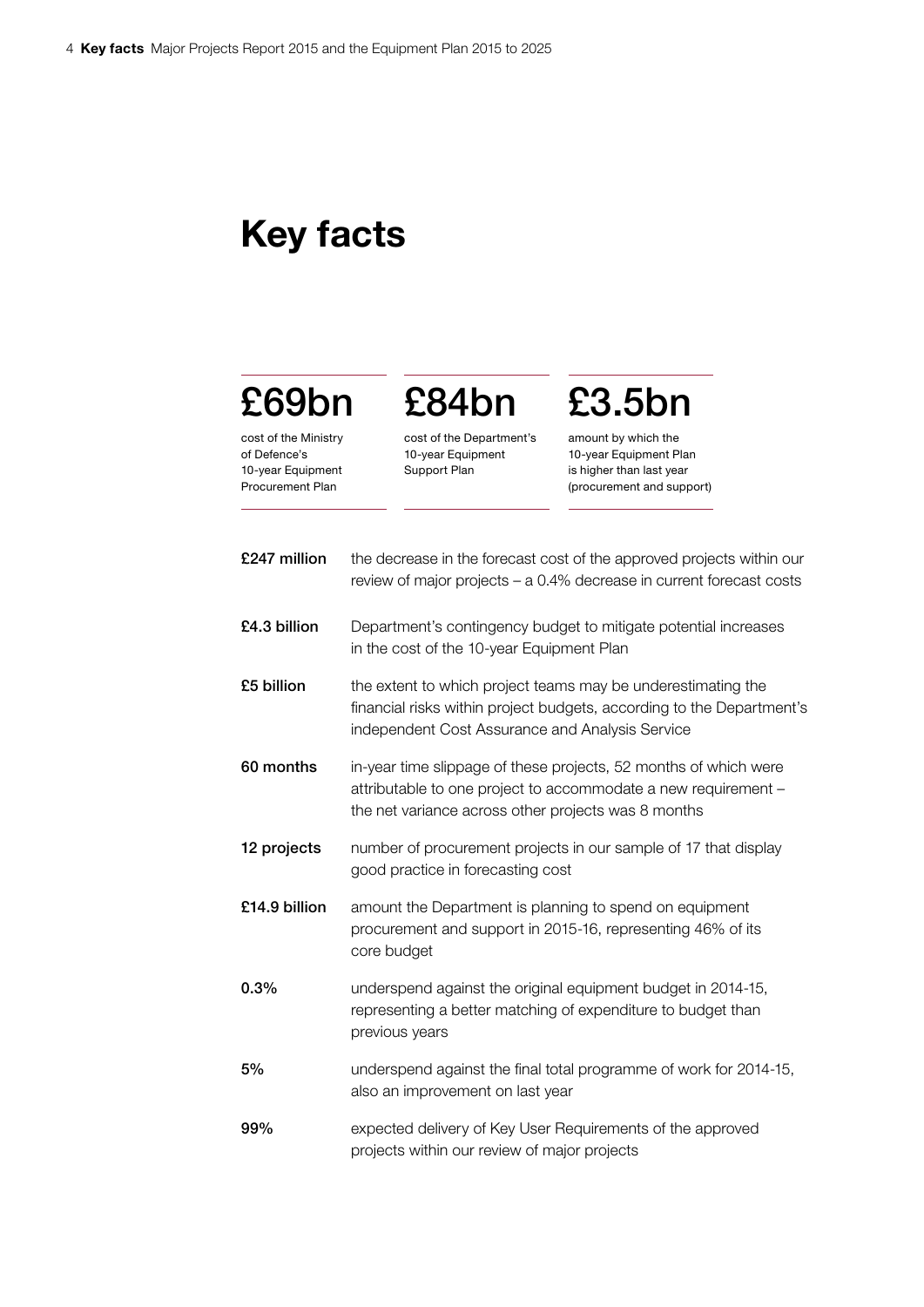### Summary

#### Scope of the report

1 Since 2012, the Ministry of Defence (the Department) has published an annual Affordability Statement on the affordability of its 10-year plan to deliver and support the equipment that the Armed Forces require to meet their objectives.<sup>1</sup> We report on the robustness of the assumptions underlying the Statement.

2 Each year the Department also presents to the Committee of Public Accounts a Major Projects Report, which provides data on the cost, time and performance of the largest defence projects.<sup>2</sup> We review the information underlying in-year variations to cost, time and performance.

3 The Equipment Plan is the Department's forecast budget to cover the costs of procurement and support of military equipment for the next 10 years. In 2012, the Department adopted a new approach to generate greater stability in its procurement activity. This involved developing a budget for a 'core programme' of key equipment projects, with additional sums set aside for contingency and emerging requirements. The Equipment Plan is updated annually. For the period 2015 to 2025, the equipment budget is £166 billion, made up of procurement (£69 billion) and support (£84 billion) budgets, a central contingency reserve (£4.3 billion), and an unallocated budget (£9.5 billion) that the Department has not yet committed to specific programmes. The Plan is funded from the Department's overall budget, and makes up more than 40% of its planned spend.

4 This report combines the Major Projects Report and the Equipment Plan to give a rounded view of the Department's progress and maintenance of its equipment portfolio. We have selected a sample of 17 projects as the basis for reporting on performance and to support our review of affordability.<sup>3</sup> For continuity, we have used the same sample as in 2014. Together these projects make up a significant proportion of the Department's equipment spend.

5 Fiscal responsibility for the Equipment Plan is delegated to the three Front Line Commands of Air, Army and Navy, the Joint Forces Command and the Strategic Programmes Directorate within Head Office (collectively known as 'the Commands'). Responsibility for project delivery remains principally with the Defence Equipment and Support organisation with delivery of Information Systems and Services the responsibility of the Joint Forces Command.

<sup>1</sup> These objectives are set out in: HM Government, *A Strong Britain in an Age of Uncertainty: The National Security Strategy*, Cm 7953, October 2010.

<sup>2</sup> The project summary sheets the Department submits to Parliament are contained in Volume II of this report.

<sup>3</sup> We also looked at the assumptions underlying a small additional sample of support projects.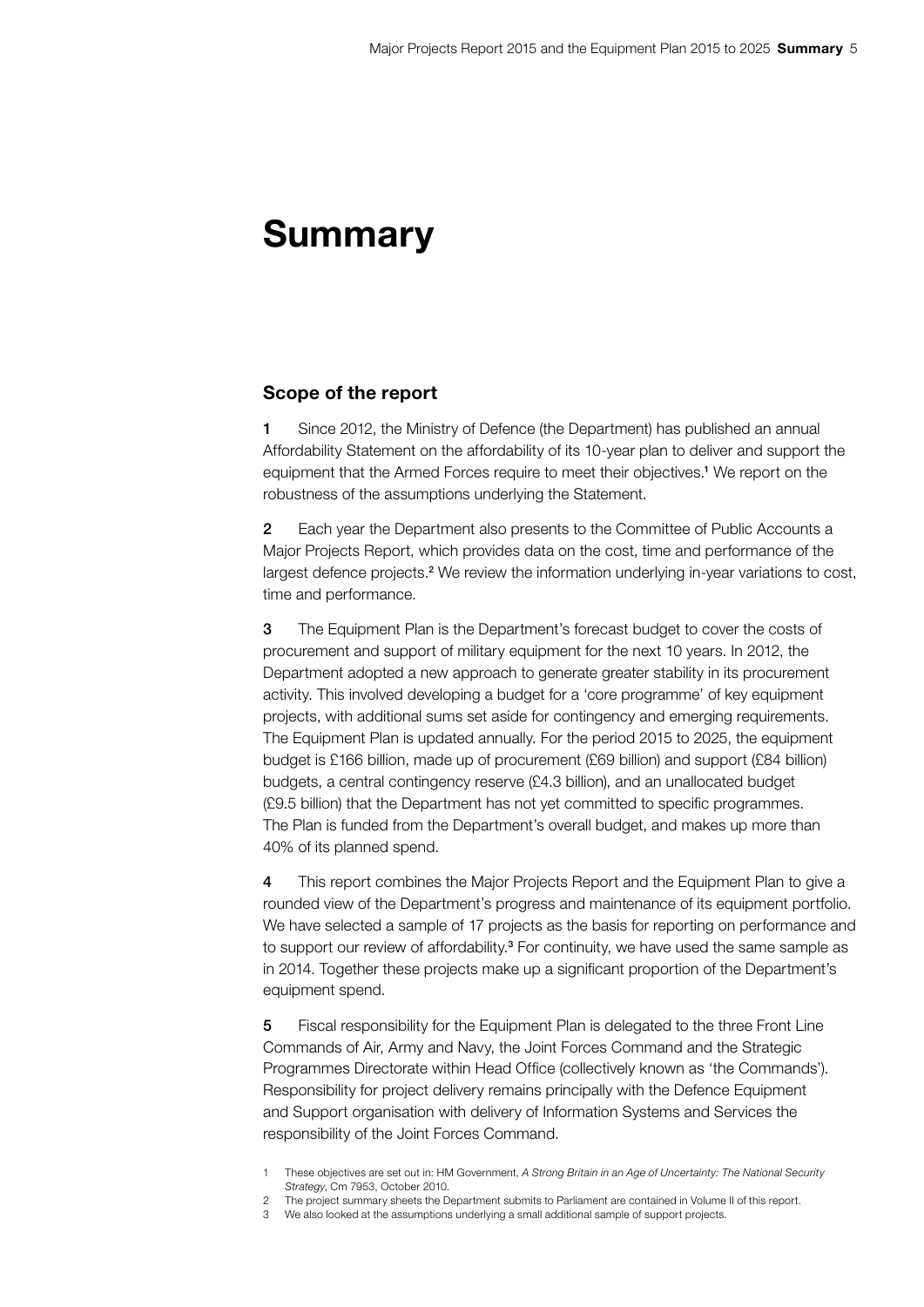6 We have not set out to offer a definitive view on the affordability of the Equipment Plan as it is, by its nature, based on assumptions about the future that will inevitably change. Rather, we review the assumptions that underpin the forecast costs and funding to assess whether they were reasonable and consistently applied when they were made. We explain our approach in Part One. We look at: the Department's assumptions underpinning the forecast costs of the Equipment Plan (Part Two); and the assumptions underpinning available future funding (Part Three). Parts Two and Three define whether the plan is affordable. In Part Four we review whether the disclosures in the Department's statement are sufficient for the reader to understand fully the sensitivities of the affordability position. Appendices One and Two contain full details of our audit procedures, and Figure 14 gives an overview of the projects included in our analysis. Summaries of the projects in our sample are included at Appendix Four. The full set of information for each project is set out in the project summary sheets prepared by project teams, which are included as Volume II of this report.

#### Key findings

#### The Department's ability to fund the Equipment Plan

7 The forecast cost of the Equipment Plan 2015 to 2025 is £0.7 billion higher than the forecast cost of the 2014 to 2024 Equipment Plan across the 9 years they have in common. Overall, the forecast cost of the Equipment Plan 2015 to 2025 is £3.5 billion higher, mainly due to the effect of bringing 2025 into the 10-year planning period. The forecast cost of the plan for 2015 to 2025 is £166.4 billion compared with £162.9 billion for the period 2014 to 2024 (see Figure 1). Since 2012, the Department has emphasised the importance of the affordability of its core equipment programme. For the Department to have confidence that the Equipment Plan is affordable, the combined cost forecasts for its core programme of projects need to be contained within the sums made available by HM Treasury, allowing for the non-equipment commitments of the Department. The Department has held funding back for the period beyond 2021-22 to preserve flexibility ahead of the outcomes of the Spending Review and Strategic Defence and Security Review (paragraphs 2.2 and 2.3).

8 The Department was prudent in planning its Equipment Plan funding for 2015‑16 on the basis of the previous year's assumptions about future funding of its core budget. Government announcements about future funding of the defence budget have confirmed that Defence can continue to plan on growing the Equipment Plan budget by 1% above inflation year-on-year for the remainder of this Parliament (although this is not guaranteed for the full period of the Equipment Plan). The Department can choose to spend more of its core budget than that on equipment procurement and support (paragraphs 3.3, 3.4 and 3.16).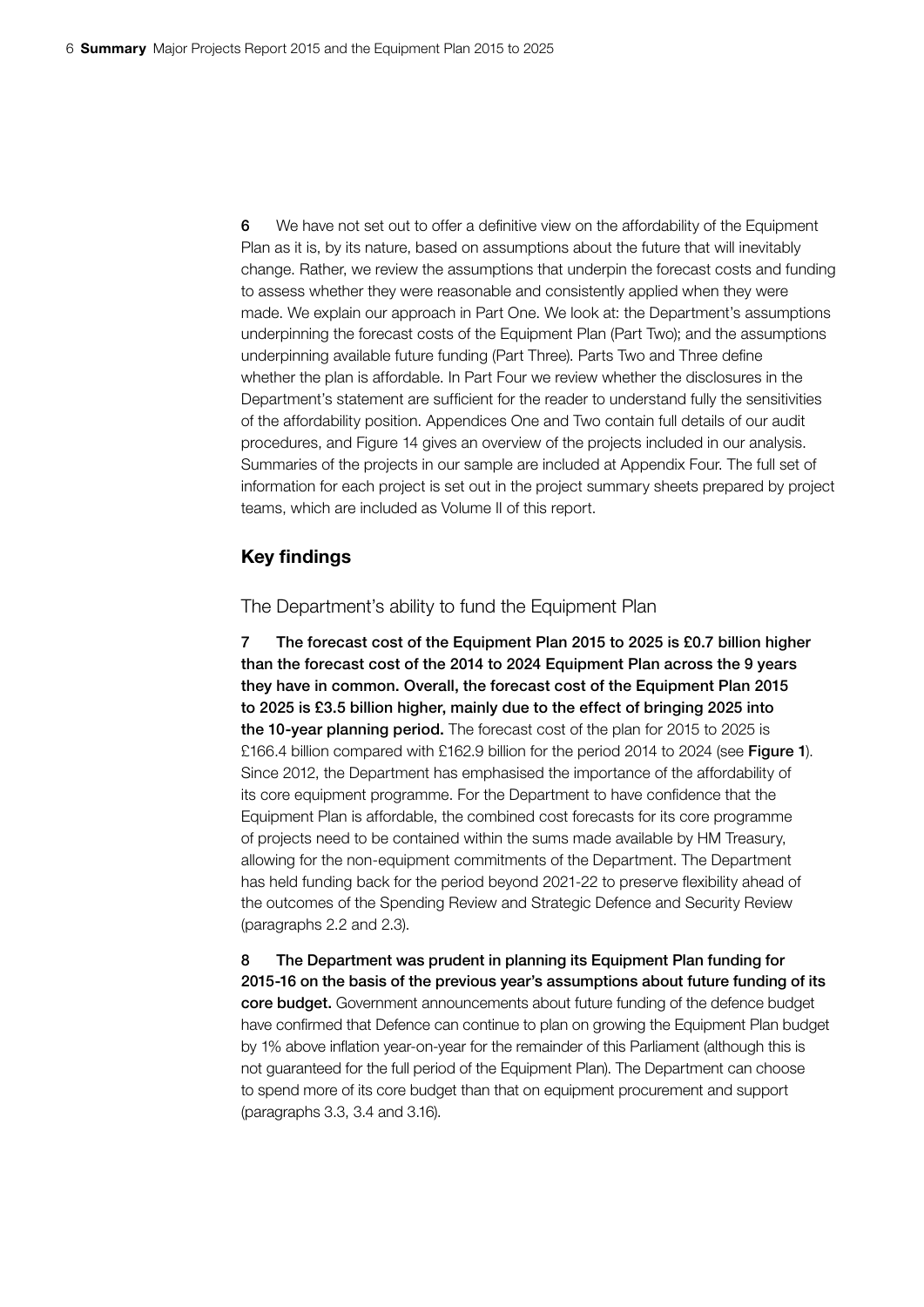



Figure 1

This shows changes in the forecast plan between 2013 and 2015

Note

1 The Equipment Plan covers a forecast 10-year period and is produced annually. Therefore, successive plans share a 9-year period in common, with an additional year brought into the scope of the Equipment Plan each year. the scope of the Equipment Plan each year.

Source: National Audit Office analysis of Departmental data Source: National Audit Office analysis of Departmental data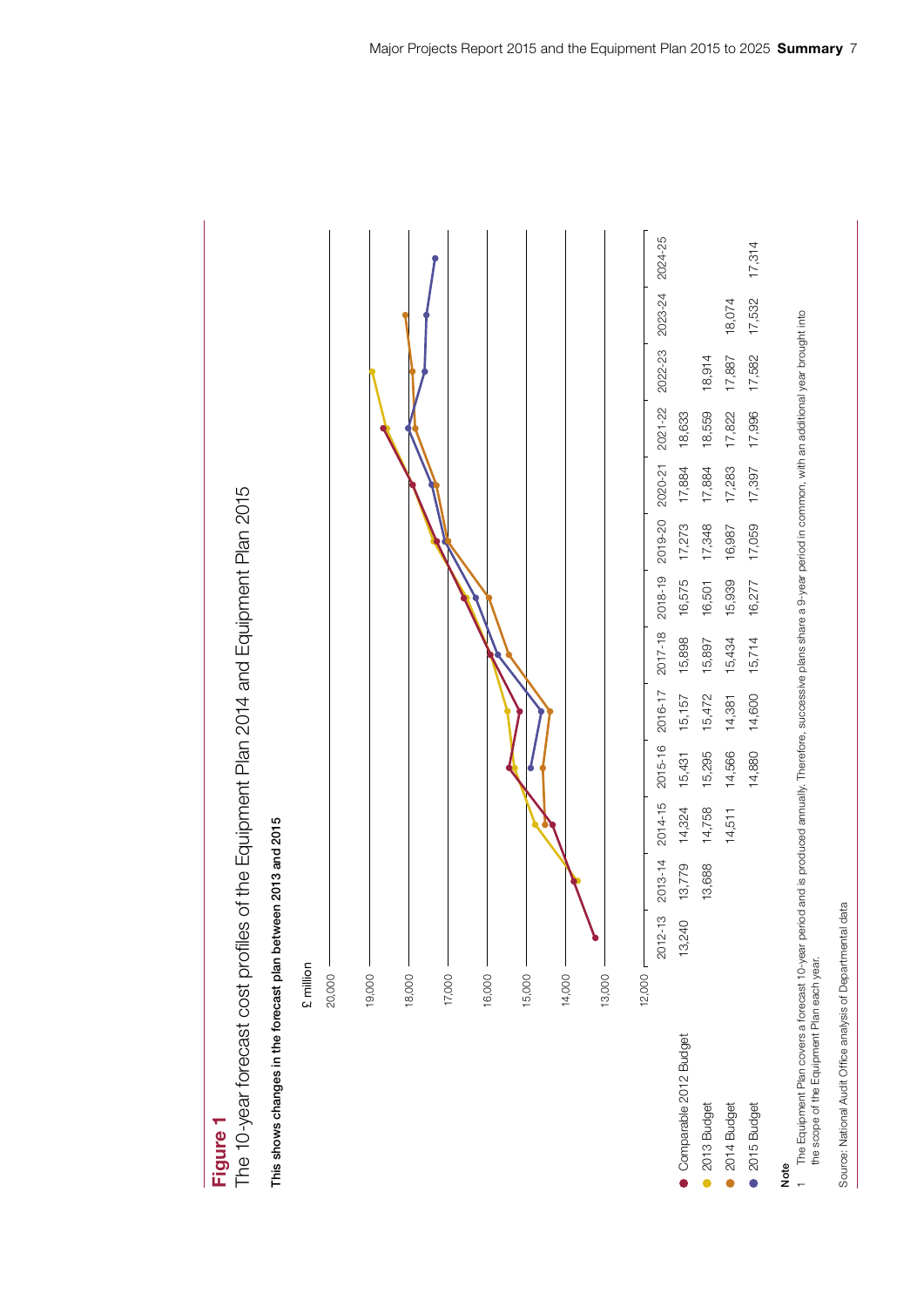9 Any judgement about whether funding levels will be adequate in the future depends upon the results of the government's Spending Review, due in November 2015, and Strategic Defence and Security Review. Government announcements about future funding of the defence budget in July 2015 confirmed the realism of the Department's March 2015 assumptions about money available for the 2015 Equipment Plan until 2020-21.In the meantime, the Department has budgeted prudently for the years beyond 2020-21 to maintain financial flexibility ahead of the Spending Review (paragraphs 3.2 and 3.4 to 3.5).

10 The Department's contingency may not be enough to mitigate the combined effects of underestimates in project team costs and equipment plan budgets. The Department has a £4.3 billion contingency budget across the 10-year Plan to mitigate potential cost increases within the core Equipment Plan. This is £0.7 billion less than the current 'realistic' estimate of cost outturn of the Equipment Plan made by the Department's Cost Assurance and Analysis Service. If this estimate proves to be correct, the Department may need to draw on the £9.5 billion it has set aside to deliver wider defence capability, which is not currently included in the core programme (paragraphs 2.13 and 3.9 to 3.11).

11 The Department's Affordability Statement should be clearer about uncertainties in the costs within the Equipment Plan. The Statement does not explain the range of possible cost outcomes across projects, even though it is good practice to express forecasts in these terms in recognition of the uncertainties within forecasts. Nor does it quantify risks not included in cost forecasts (paragraph 4.5).

Confidence in performance of major procurement projects

12 Our review of the forecast cost of 13 major projects where the Department has decided to buy equipment shows that in aggregate the cost and performance of these projects has remained stable during 2014-15. The forecast cost of these projects has reduced by £247 million (0.4%). This was largely due to an accounting adjustment on the Typhoon fighter jet project. Forecast costs reduced on 5 other projects and increased in 3, notably the Astute submarine project. The Department forecasts the projects will achieve 99% of their intended capability (paragraphs 2.6, 2.7 and Appendix Three).

13 With one notable exception, projects across our sample have reduced the overall level of time slippage compared to last year. During 2014-15 there were in-year time variations totalling a net 60 months (compared with 14 months in 2013-14) for 5 out of 12 projects. Most of this was a net 52-month deferment of the final stage of the Core Production Capability project. This was done to accommodate the production of an additional reactor core for HMS Vanguard and to maintain the capability to supply a further core for HMS Victorious, if required. This was a new requirement that the project team could not have foreseen and which was outside their control. The remaining projects had a net variation of 8 months, compared with 14 months in 2013-14 (Appendix Three).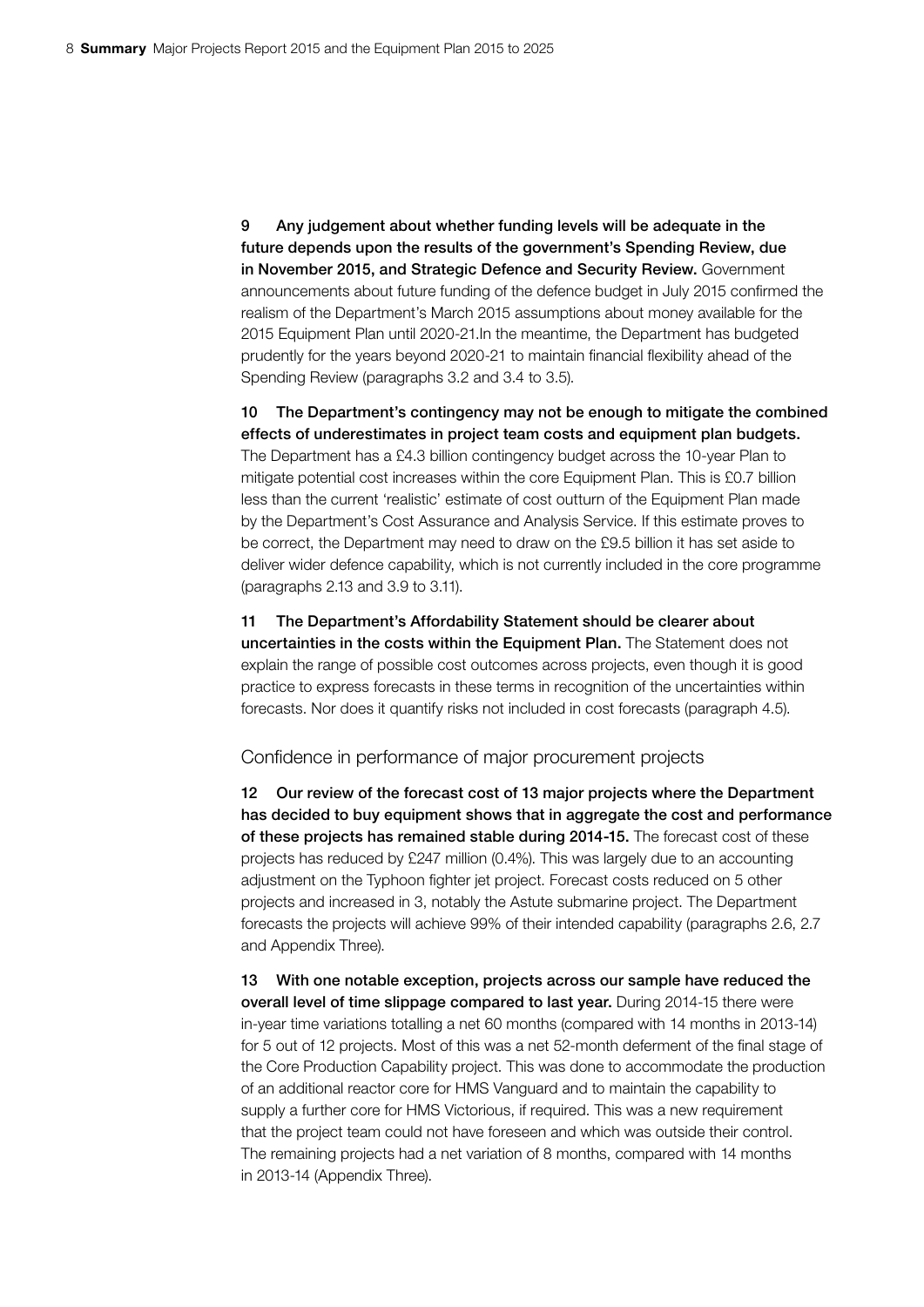14 The longstanding annual review of Major Projects does not align with the Department's more extensive internal performance reporting processes. Over the coming months the Department and the National Audit Office (NAO) will work together to develop a more cost-effective approach to keeping Parliament informed about the progress of major defence projects, capitalising on expected improvements in data quality to reduce the resources required for data validation (paragraphs 1.11 and 1.12).

Confidence in the longer-term forecasts of performance in our sample

15 Forecast costs for our sample of projects across the 10-year Equipment Plan period are largely stable. Alongside our review of the aggregate cost changes from the previous year (paragraph 10), we also undertook a detailed review of the major cost lines for 17 of the largest procurement projects to see whether costs were stable at the project level. We found that the forecast costs for the period 2015 to 2025 increased by £0.7 billion (1.6%) compared with the forecast cost last year (paragraph 2.5).

16 Projects in our sample have improved their cost forecasting and risk management practices. Twelve of the 17 procurement projects had generated a range of potential costs in line with good practice, compared with 9 projects in 2014. Most teams' approach to – and understanding of – risk management is now reasonable. However, we still have concerns about how a core of procurement and support teams in our sample value risks and incorporate those risks into cost models. In 7 projects we found that teams were using inflation rates which were either out-of-date or not evidence-based (paragraphs 2.16 to 2.20).

Confidence in the longer-term forecasts of performance in the Department's portfolio

17 There is evidence that the Department and its contractors are still underspending as they struggle to carry out planned activities on schedule, which could be an indicator of future slippage in delivering these projects. The Department spent £14.47 billion in 2014-15. This was a £41 million underspend against its original equipment budget, compared with an overspend of £185 million in 2013-14. The Department again programmed additional work against its budget on the assumption that not all of the planned spend would occur in-year, amounting to around £700 million in 2014-15. Without this additional work the underspend on the programme would have been £732 million. The Cost Assurance and Analysis Service's annual detailed review into the causes of project underspending was not available before publication of our report this year. Previous reports have shown that re-scheduling of activities to reflect slower-than-expected progress was an important contributory factor. There is evidence to support the view that this is still the case for our sample of procurement projects, which had a net underspend of £295 million in 2014-15, compared with a slight overspend in 2013-14. A significant contributory factor was the movement of activity into future years, both planned and unplanned (paragraphs 2.9 to 2.12).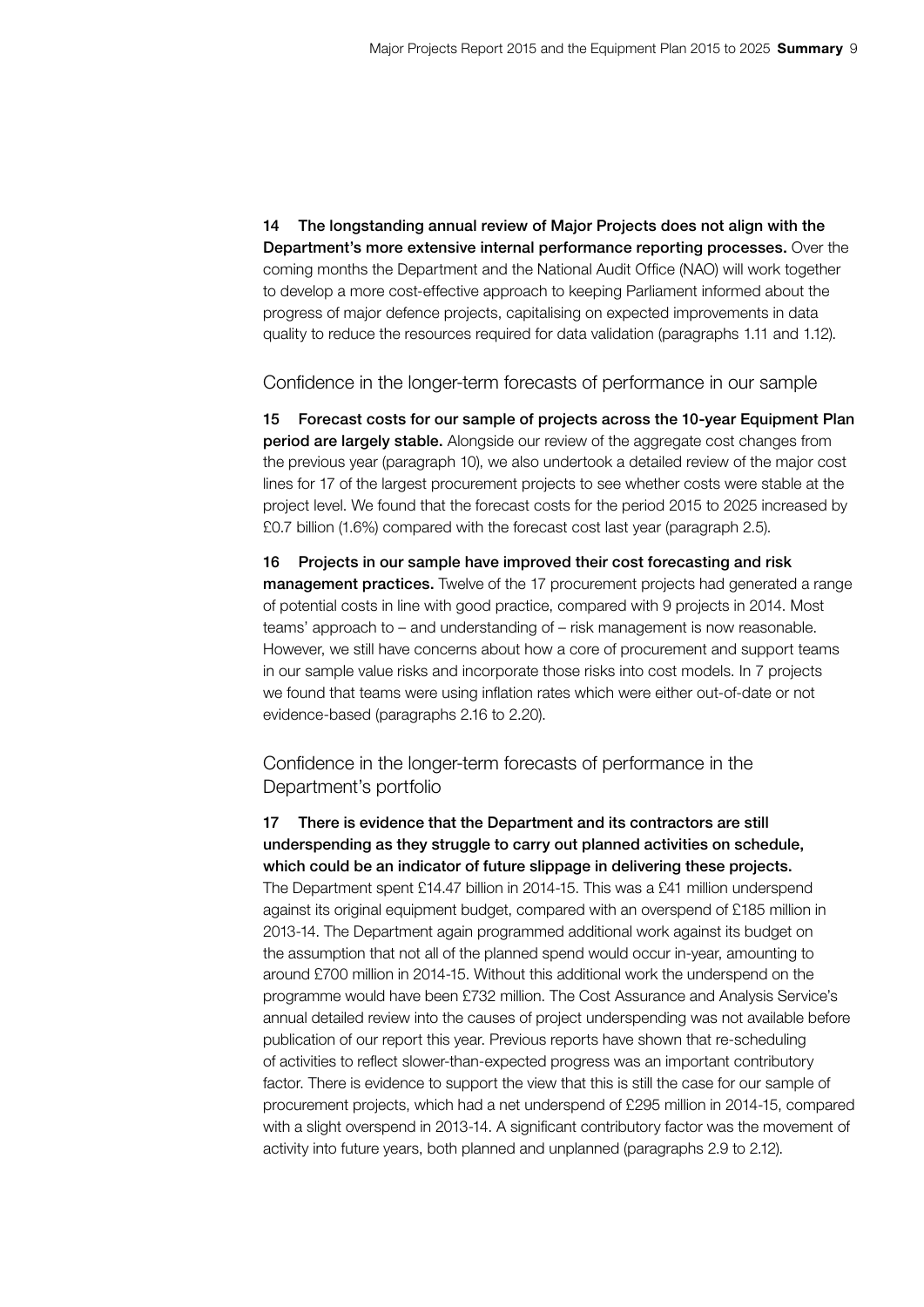18 How the Department manages a small number of very large procurement projects will be crucial in whether it maintains the affordability of the Equipment Plan. The Department's Cost Assurance and Analysis Service estimates that procurement costs could be underestimated by as much as £2 billion. Three-quarters of this amount is attributable to 4 projects, including the Successor and Astute submarines and Type 26 warship. The Department's Sentinel project monitoring system also gives high-risk ratings to some of these 4 projects (paragraphs 2.13 to 2.15 and Appendix Three).

19 The Department faces a continuing challenge in reining in support costs. The independent cost estimates of the Department's Cost Assurance and Analysis Service now cover a greater proportion of the support budget. As a result, it estimates that the level of understatement of support costs within the Equipment Plan has risen from £2 billion (based on 28% coverage) to £2.8 billion in 2015 (covering the total support plan). As the Equipment Plan period rolls forward, it is encompassing the entry into service of major new equipment. As a result, the budget for support of equipment not yet in service has risen 23% in 2 years. Our validation work continues to show that cost forecasts are not as well developed for support projects (paragraphs 2.3, 2.4 and Figure 7).

#### **Conclusion**

20 The Equipmqnt Plan looks more stable than last year and progress has been maintained. Analysis of our sample of major projects indicates that the Department has continued to maintain overall stability within the costs of the 10-year Equipment Plan. There was little sign of in-year cost growth or increase in forecast costs in the rest of the 10-year planning period. There are also indications that the Equipment Plan will remain affordable for the rest of the Parliament if this stability is maintained, based on the level of funding which seems likely to be made available.

21 The Department will need to remain vigilant, however. Uncertainties about future cost increases of some very high-value projects that are still at the pre-contract stage, together with the Department's need to make room in its budget for the support costs of a range of new equipment currently being procured, show that the drivers of cost increases remain present. The large time slippage on one project in our sample, due to a low-probability, high-impact risk materialising this year, shows the importance of incorporating such risks into cost plans and forecasts across all projects.